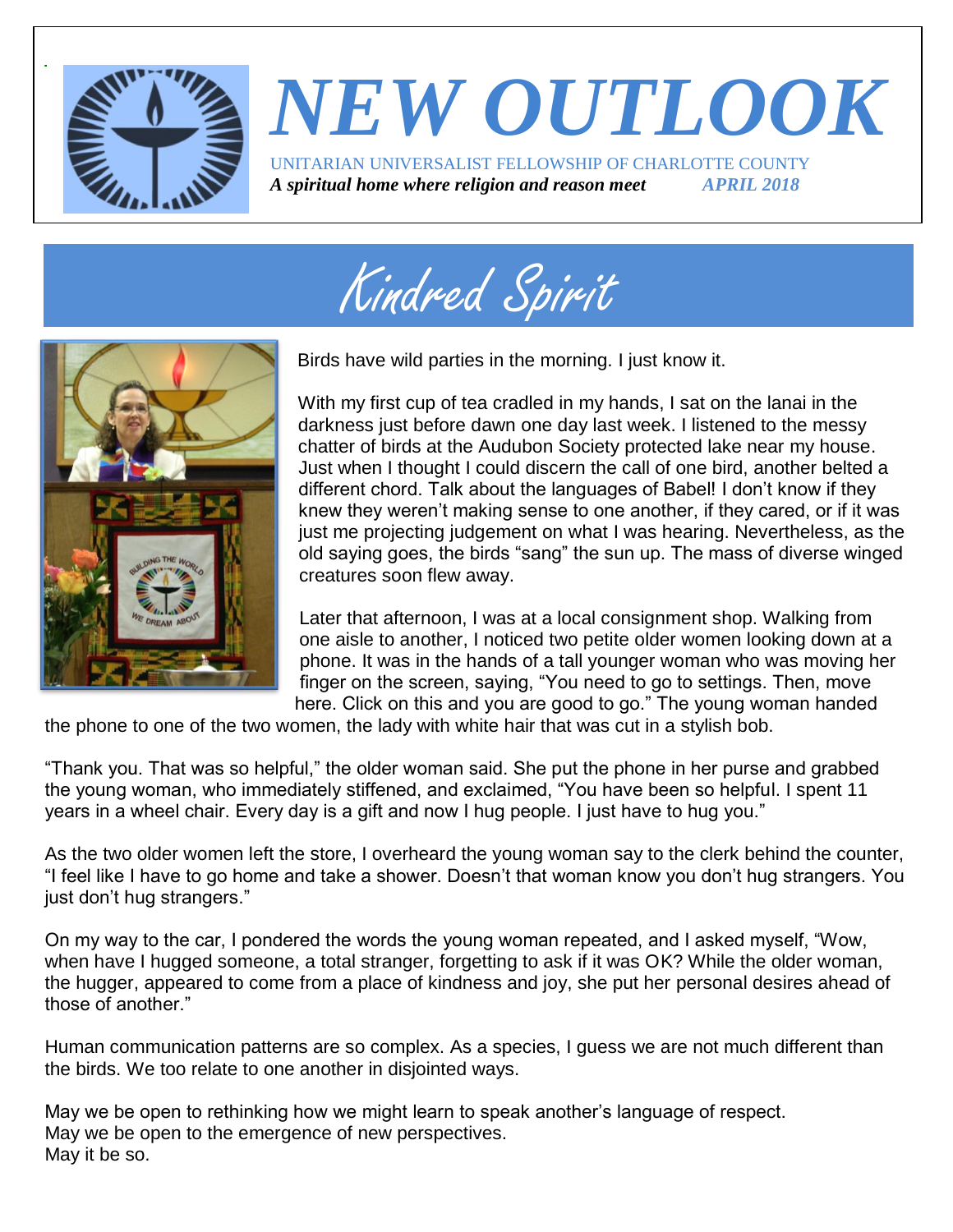### Dear Ones



## Happy New Year!

(UUFCC's fiscal year begins April 1st)

Our annual meeting was held after the service on Sunday, March 25<sup>th</sup>. At this meeting the 2018-19 operating budget was accepted and new leaders were elected.

I will continue as the President of the Board of Trustees for one more year.

Joseph Fenty, the Board's Secretary, also has one more year in his term. Don Liermann was elected Vice President and Nancy Weaver is our new Treasurer. Our newly elected trustees include Marion Menna, Alice Clattenburg, Herb Levin (for a second two-year term) and Gudrun Matthaus. Jennifer Rose will complete her first term next year.

Three new members were elected to serve on the Nominating Committee. They are Debbie Conrad, Robert Moran, and Mary Jane Williams. They join incumbents Judy Fincher and Helen Sokalski.

Three delegates to the UUA General Assembly were also elected. They are Sharon Whitehill, Mary Jane Williams, and Lynn Ritchie.

I express my deepest gratitude and affection to the folks who have retired from positions of leadership. Frank Wilmer, thank you for serving as Vice President of our Board of Trustees. Ellen McGill, thank you for your tireless efforts in the role of UUFCC's Treasurer. Delmar Wooden, thank you for serving as a trustee for the past two years.

Additionally, I welcome Jennifer Rose into her new role as Children's Religious Education Team Coordinator. Jennifer will need our support as she recruits folks to serve as RE teachers for our young children.

Lynn Richie has agreed to serve as our new Membership Coordinator. She will also need our volunteer support.

Finally, I want to remind you that I will be directing this summer's ANT CAMP beginning June 11<sup>th</sup>. This is the third year for this delightful program for 4 through 11-year-olds. The focus is on art, nature and theatrical experiences. Lots of volunteers are needed. Talk to me about participating.



In faith, Dennis Shaw, President UUFCC Board of Trustees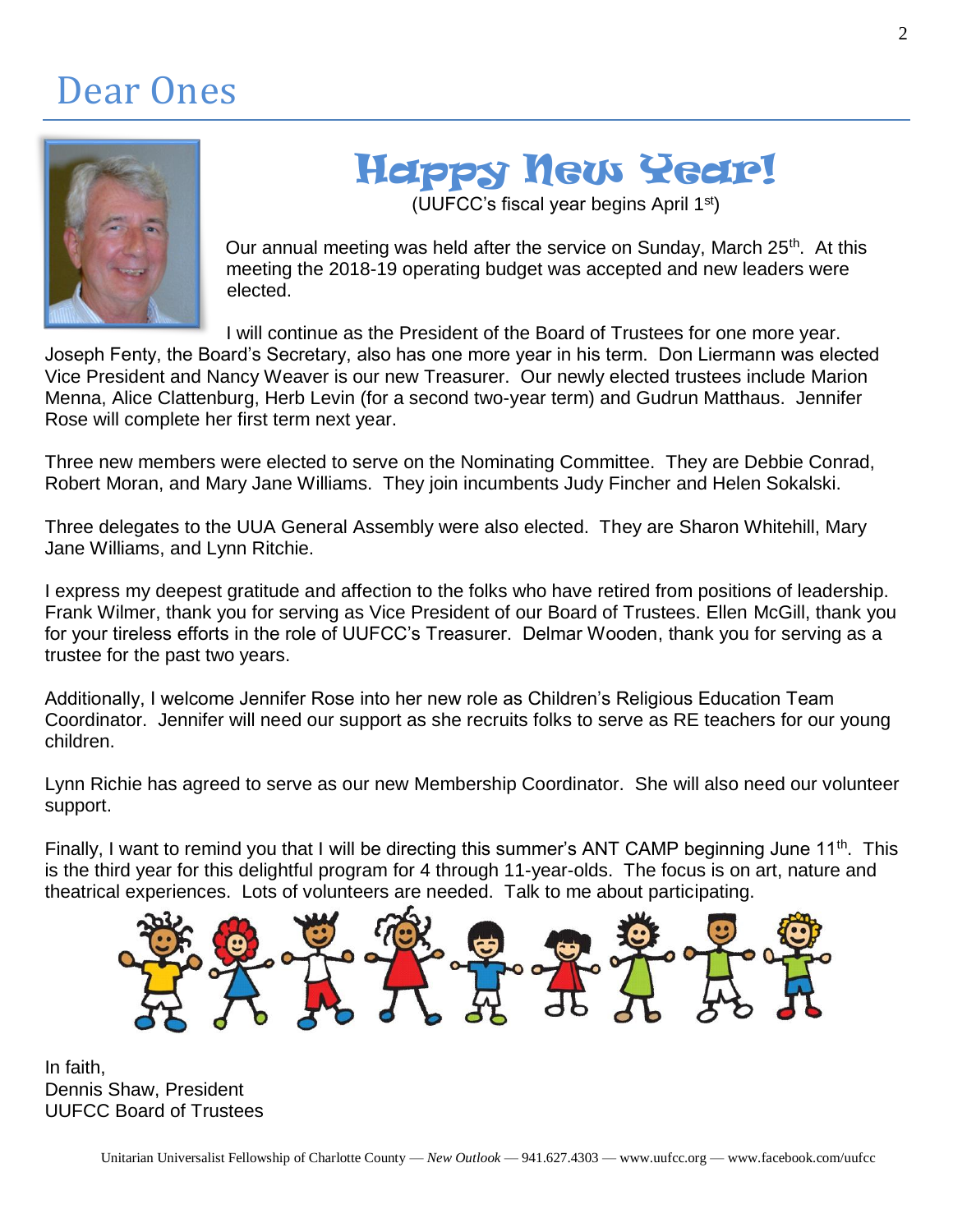# *Many Paths…*

#### **Sundays**

**9:15 a.m.** Conversation Among Friends **10:30 a.m.** – Worship Service

Coffee Hour following Worship Potluck Lunch on first Sunday. Please label food items as vegan (no dairy or meat), vegetarian (no meat) or meat.

#### **Meditation and Buddhist Discussion Group**

**Thursday nights, 5 - 6:15 pm** Each evening, we begin with a discussion and end with a period of meditation. All are welcome to attend.

**Yoga for Life 1 st & 3rd Saturday 9am**

> Yoga mats available. \$5 Donation

### *Sunday Services Theme: What if we were a people of emergence?*



#### *April 1* "Flower Communion" - The Rev. Amy Kindred Bring a flower and take a different one home! Unique to Unitarian Universalism, this is an annual ritual that celebrates beauty, human uniqueness, diversity, and community. Originally created in 1923 by Unitarian minister Norbert Capek of Prague, Czechoslovakia, the Flower Ceremony was introduced to the United States by Rev. Maya Capek, Norbert's widow.

#### *April 8* "Appraising the UUA" – Ginger Abraham

What is the Commission on Appraisal (CoA) and how does it serve the UUA? One of our members, Ginger Abraham, serves on the CoA and will share a brief history and how they need our help right now.

#### *April 15* "Living in the Presence of Mystery" - The Rev. Larry Green

What courage is called for in facing life without absolute certainty? A part of our human struggle is to live with self-confidence, hope and love in the presence of the ultimate mystery of our lives and our times.

#### *April 22* "Science and Spirituality" - The Rev. Amy Kindred

Dr. Nick Bostrom writes, "Human beings are a marvel of evolved complexity. Although great strides have been made in the biological sciences, most of this complexity still remains to be unraveled." What is the significance of science and its ability to offer limited answers and how does spirituality remain relevant?

*April 29* "What is the Emotional Price of a Plugged in Life?" - The Rev. Amy Kindred

Recent studies reveal technology offers a mixed bag of both blessing and bother. How do we enrich our human relationships, provide harmony in the family and maintain good health when a cell phone or computer offers countless distractions?

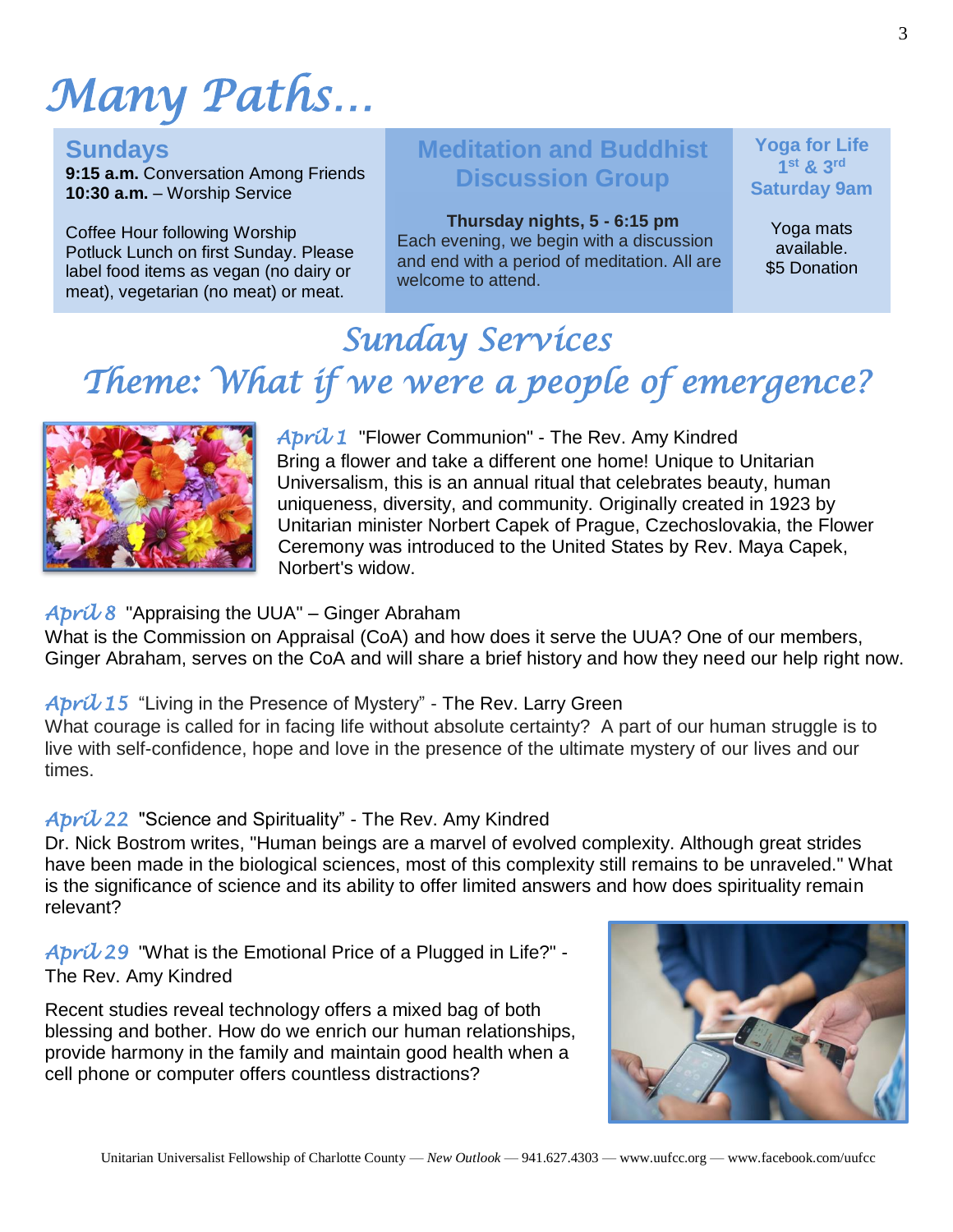

## Religious Education

This month in RE, we say goodbye to Marty Wilmer. She will definitely be missed! She brought our program deeper into our UU principles by creating a beautiful space to learn, converse, and play with one another. Many thanks go out to her and to everyone who shared their time and stories with our children. Also, I would like to thank the individuals that have helped with donations of every sort. Now we have great storage available to organize our supplies.

It is with great honor and appreciation that I will be leading our RE

program for one year. I will not be alone. Several members and friends have volunteered to work together as a team to continue to create a "Spiritual Home" designed to evolve with our youth, our teens, and their families.

For April we have planned an Easter Egg Hunt on Sunday the  $1<sup>st</sup>$ . It will take place after the service and potluck. There is no RE scheduled for this day but if there are children who would like to color eggs they will have the opportunity to do so. Childcare will be available. Also, this month, we will share stories about Pete Seeger and Norbert Capek. Our youth group continues to meet twice a month with Sharon Goding and Elizabeth Clark unless notified otherwise.

Happy April and thank you. I look forward to serving our children.

Kindly, Jennifer Rose Children's Religious Education Team Coordinator.

## UUFCC Birthday Recognition

Each month, in this newsletter, we will be providing the birthdays of members and friends who have elected to participate in a "Happy Birthday Shout Out". If we missed your special day and you would like to be recognized please contact Stephanie Garrett

#### **April Birthday Shout Outs to:**

Joanne Schmaler 4/1 Lorrie Douglas 4/8 Joan Bollinger 4/13 Dennis Shaw 4/14 Miles Williams 4/17 Jim Boyle 4/22 Roberta (Bobbie) Cole 4/25 Alice Clattenberg 4/27



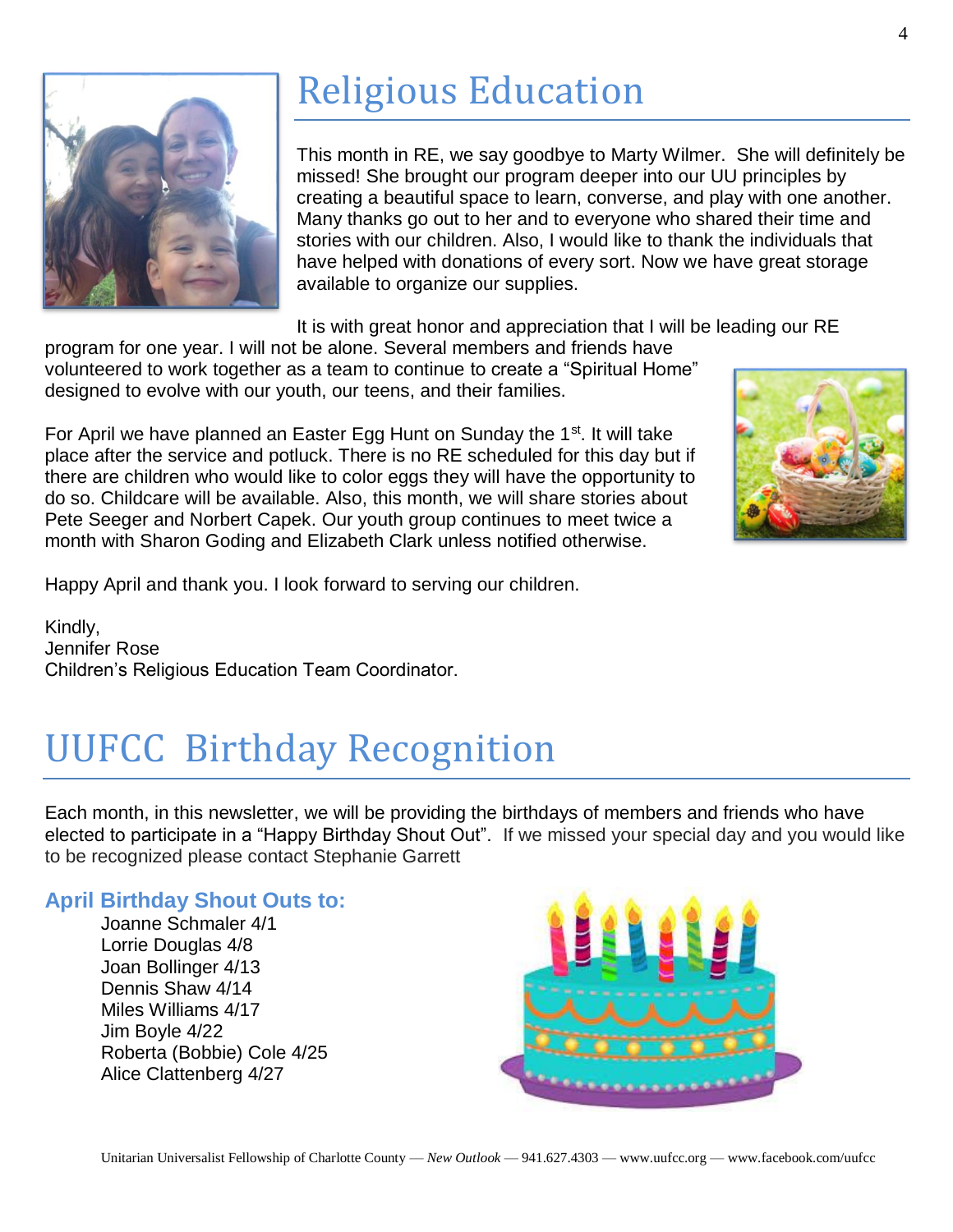## A Note from The Membership Coordinator



UUFCC finds itself in the recurring process of transition as spring blooms all around us. We welcome a new season, new fiscal year, new leaders, staff, and connections. Our dynamic Fellowship is revising our mission statement

and reaffirming our goals. And as has been our tradition, we will continue to welcome new friends, families, and members. I am delighted to be assuming the role of membership coordinator.

Opportunities to become involved abound in this place. Activities, committees, religious education, social justice work, and creative expression through music and the arts, these can all be found here. It should not be too difficult for you to find a place where you can share your talents and gifts and feel as if you belong.

My heartfelt thanks to Joani Mountain who preceded me in this position and personally welcomed me into this congregation. I could ask for no better role model or mentor. I wish you well as you proceed along your life journey.

Look for me most Sunday mornings, socializing near the Welcome Desk. I am open to your questions and concerns, and will be relying on your support. To this end I have set up a specific email to maintain contact: [uufcc.connection@gmail.com.](mailto:uufcc.connection@gmail.com)

I'm beginning to plan a New to UU Breakfast on May19th. Let me know if you are interested in attending.

In gratitude, Lynn Ritchie



The Unitarian Universalist Endowment (UUE) of Charlotte County – A Legacy Giving Thank You

On Monday April 9th, the UUE Trustees will be hosting a special reception for members of the UU Endowment Society. Endowment Society members are those

who have made financial contributions to the UUE Trust in memory of deceased UUFCC members, family and friends, and in honor of loved ones still living. Society members also include those who contribute simply because of their belief in the Endowment as an effective vehicle to promote UUism and our Fellowship.

This reception is a thank you for the generosity that has made the Trust Fund a financial success. The reception, which will be held at South Port Square, will include UUFCC Board members and provides an opportunity for donors to meet, mingle and hear about our investments, initiatives, and future plans. Invitees are requested to RSVP to Stephanie Garrett by April 4<sup>th</sup>.

The Unitarian Universalist Association has initiated a "Wake Now Our Vision Program" which will allow a 10% match up to \$10,000 from the UU Congregation at Shelter Rock to a designated UU congregation(s) in your will or trust. Think of it as a living legacy...no need to die just yet for us to benefit. A brochure has been posted on the social bulletin board, can be copied and returned. The UUA contact is Laura Randall, (617) 948-6511, email [Lrandall@uua.org.](mailto:Lrandall@uua.org)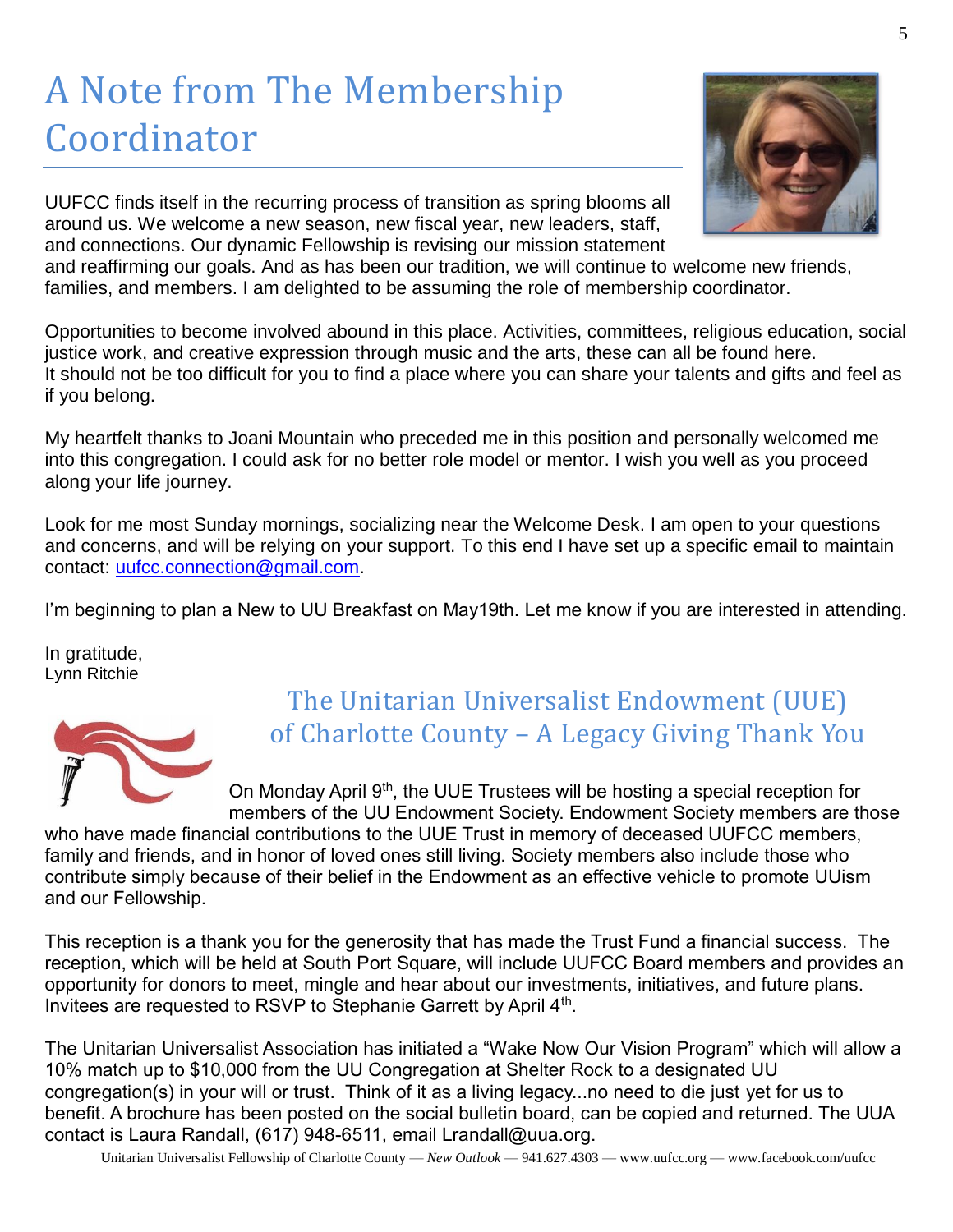Mary Wolff and Delight TePaske, long term members of this Fellowship and close friends, passed within a few weeks of each other. They will be greatly missed.

Thank you for donations to the UUE received from:

Bob and Sue Taylor - "in honor of good friends who have passed away in 2017" Nancy Weaver - in honor of William Geuder

With gratitude, Endowment Trustees Mary Holly Allison, Stephanie Garrett, Don Lierman, Robert Hansman, Delmar Wooden

### IMMIGRATION JUSTICE COMMITTEE

The Hispanic American Citizens' Council and the UUFCC Immigration Justice Committee, are cosponsoring a panel discussion regarding current immigration policies and their impact on SW Florida. The gathering will be held in our Sanctuary on Tues. April 10 at 6:30 PM.

Joining the UUA and UUSC National "Love Resist" campaign, the purpose of this event is to offer factual information regarding current immigration issues, and, in particular, to examine the impending changes in DACA (Dreamers Act) and TPS (Temporary Protective Status). Changes in these programs will impact not only immigrants but also local businesses such as health care, agriculture, education and construction whose workforce is comprise to a large extent on immigrant workers.

We affirm that American society is founded on the core values of welcoming immigrants. People who have moved here to better their lives are woven into the fabric of our county – they are heavily represented in the service, construction and agriculture industries of SW Florida. Threatened by impending deportations that will divide and wreak havoc on families, new immigration policies also will cause many businesses to lose valuable workers and consequently revenue. The panel will include speakers from local churches and organizations and the business and the legal world. The public is invited to join this free event.

Information: Betty Barriga: [b0007boop@aol.com](mailto:b0007boop@aol.com)

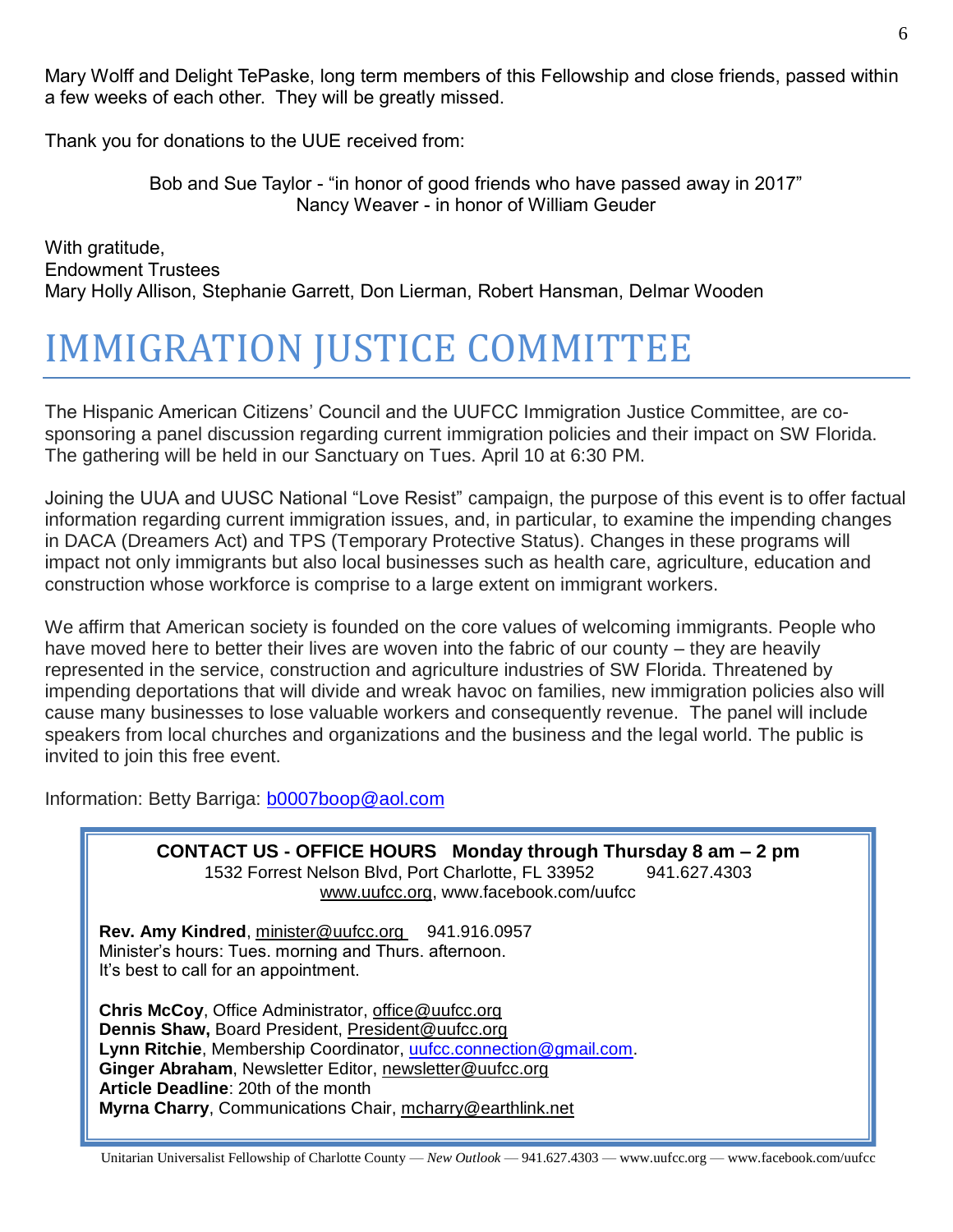## UU Book Group

The Book Group meets at the UUFCC on the last Wednesday of the month at 1:30 p.m. except for the November and December discussions which are combined and held on a date to be determined. For further information contact Mary Jane Williams [maryjanewms@comcast.net](mailto:maryjanewms@comcast.net)

All are welcome and suggestions for future discussions are welcome. Please keep in mind that we try to keep the price down for books that need to be purchased by discussion participants. The availability of inexpensive used copies is frequently a consideration.

#### **April 28th**  *Jihad vs. McWorld: Terrorism's Challenge to Democracy* **by Benjamin R. Barber**

An elegant and illuminating analysis of the central conflict of our times: consumerist capitalism versus religious and tribal fundamentalism. These diametrically opposed but strangely intertwined forces are tearing apart--and bringing together--the world as we know it, undermining democracy and the nation-state on which it depends.



#### **May 30** *Montana 1948* **by Larry Watson (fiction)**



"From the summer of my twelfth year I carry a series of images more vivid and lasting than any others of my boyhood and indelible beyond all attempts the years make to erase or fade them." So begins David Hayden's story of what happened in Montana in 1948. The events of that cataclysmic summer permanently alter twelveyear-old David's understanding of his family: his father, a small-town sheriff; his remarkably strong mother; David's uncle Frank, a war hero and respected doctor; and the Haydens' Sioux housekeeper, Marie Little Soldier, whose revelations turn the family's life upside down as she relates how Frank has been molesting his female Indian patients. As their story unravels around David, he learns that truth is not what one believes it to be, that power is abused, and that sometimes one has to choose between family loyalty and justice.

### Library News

Thanks to the many members and friends of UUFCC who have donated many books over the past few months. A special thank you to Debbie Conrad, Mary Holly Allison, Nyna and Aubrey Sykes, Rev. Amy, George Clattenburg, Mary Lou Proudfoot Kennedy and Ken Brennen who donated new books from the recent book sale at UUFCC. The following five books are presently on the new book shelf and available for checkout.

#### *Ocean of Stories: Hindu Wisdom for Every Age* **call no. 294.543**

*Harmony: A Treasury of Chinese Wisdom for Children and Parents* **call no. 299.51** *Ayat Jamilah: Beautiful Signs; A treasury of Islamic wisdom for children and parents* **call no. 297.18** *Kindness: A Treasury of Buddhist Wisdom for Children and Parents* **call no. 294.38 C75** *A Documentary History of Unitarian Universalism Volume Two, from 1900 to the present* **call no. 289.13 M47 v.2**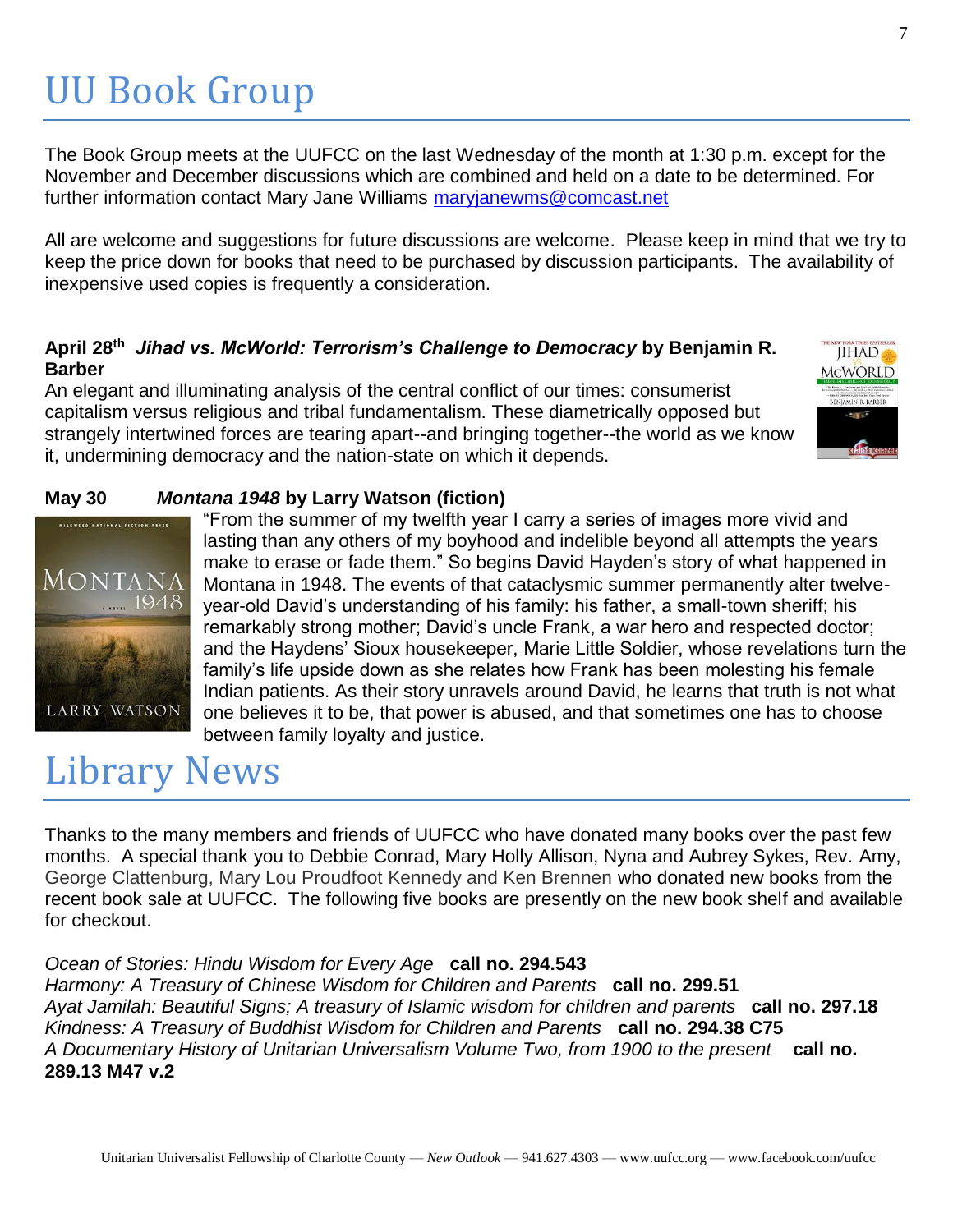To check out a book from the library, please remove the title card from the pocket in the back of the book and write your name on the card and the date that you are taking the book. Place it in the blue card box on the far-left shelves. There is no specific time limit on checked out materials but if someone requests it you may be contacted to return it. Returns, materials for re-shelving and donations should all be placed on a bottom shelf. That way they will be processed quickly and available to everyone in a timely manner.

**If you have any trouble locating materials in the library please contact Mary Jane Williams**  [maryjanewms@comcast.net](mailto:maryjanewms@comcast.net) **or Debbie Conrad** [debbieconrad4@gmail.com](mailto:debbieconrad4@gmail.com) **for help.**

## April Exhibit UUFCC Gallery

During the month of April there will be an exhibition of work by artist Judy Cowan Lee and photographer Earl J. Lang at the Fellowship.

Lee is an accomplished artist, illustrator and children's art teacher. Among her new work she has used acrylics to reflect on her experiences traveling with Mr. Lang to Argentina and Ireland.

Lang's photographs are also images of their adventures. He has honed his skills with the camera over the last 60 years. He enjoys sharing the beauty of our local natural scenes as well as his travels.



Also exhibiting will be John Christian, potter and mixed media artist from Englewood.His pottery uses handmade glazes of his own formulations, and his work is influenced by the natural world. Decorative tole painted objects by Alice Clattenburg will also be exhibited.

The public is invited to meet these diverse artists at an opening reception Friday, April 6<sup>th</sup> from 4pm to 6pm.

## HYMNALS

If you receive a hymnal during a Sunday service, look around. Is there someone who didn't receive one who might want to share it with you?

Do you want to honor the memory of a loved one or friend? Place an order for a gray hymnal ("Singing the Living Tradition") or a teal hymnal ("Singing the Journey") to donate to the Fellowship and we will place a commemorative name plate on the inside to honor their memory. The gray hymnals cost \$32 and the teal hymnals cost \$18.



Please contact Chris in the office at office@uufcc.org to place your order and make sure to include the dedication you wish to place on the name plate. Thank you!